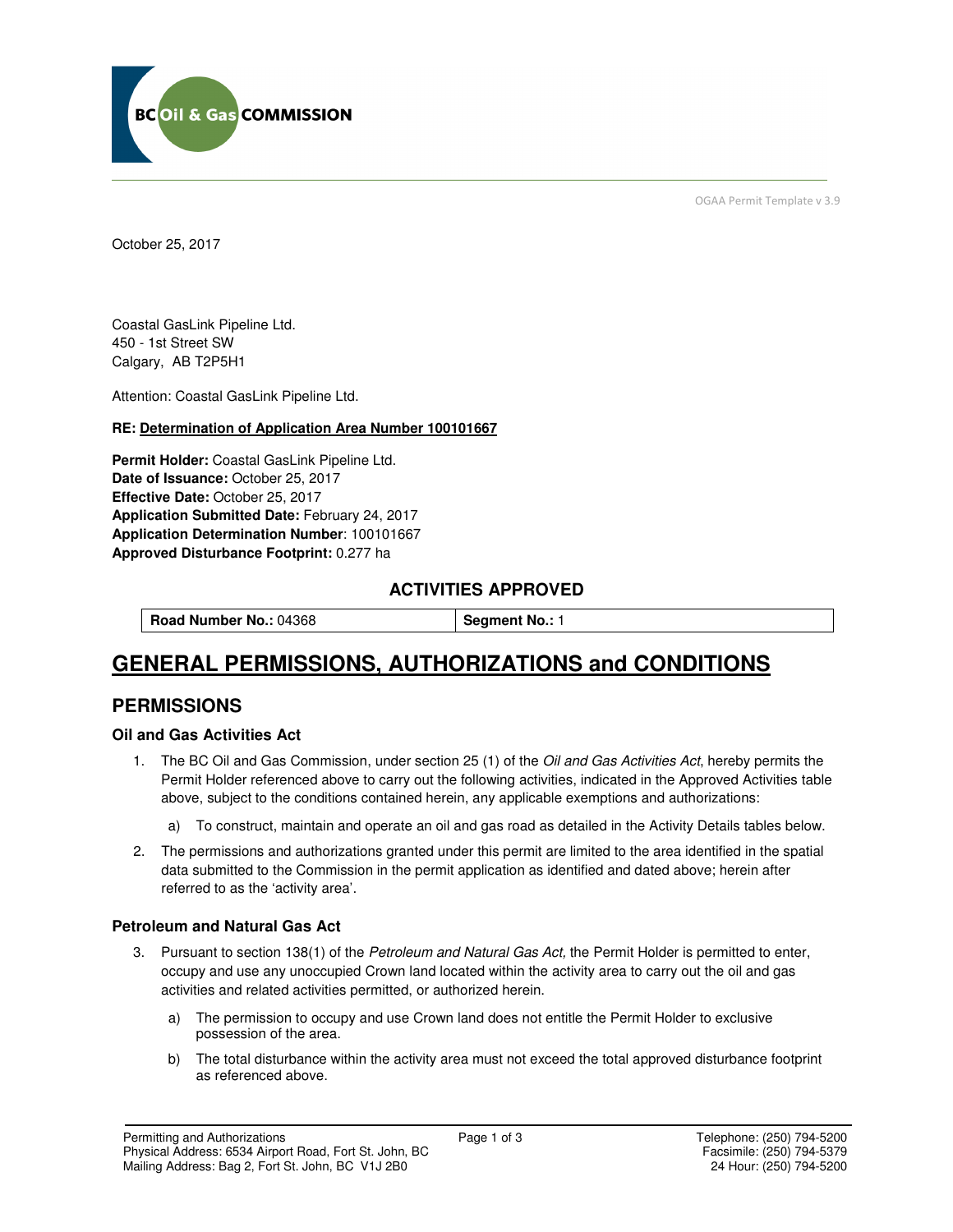# **CONDITIONS**

#### **Notification**

- 4. Within 60 days of the completion of construction activities under this permit, the Permit Holder must submit to the Commission a post-construction plan as a shapefile and PDF plan accurately identifying the location of the total area actually disturbed under this permit. The shapefile and plan must be submitted via eSubmission.
- 5. At least 5 working days prior to initial use of the road, the Permit Holder must provide a notice to any First Nation(s) who may have Aboriginal Interests identified, as per the BC First Nations Consultative Areas Database, within the area in which the road is located.

#### **General**

- 6. The rights granted by this permit in relation to unoccupied Crown land are subject to all subsisting grants to or rights of any person made or acquired under the Coal Act, Forest Act, Land Act, Mineral Tenure Act, Petroleum and Natural Gas Act, Range Act, Water Sustainability Act or Wildlife Act, or any extension or renewal of the same.
- 7. The Permit Holder must not assign, sublicense or permit any person other than its employees, contractors or representatives to use or occupy any Crown land within the activity area, other than its employees, contractors or representatives, without the Commission's written consent.
- 8. The Permit Holder must ensure that any Crown land within the activity area is maintained in a condition so as to minimize hazards, including but not limited to hazards associated with storage of materials and equipment.
- 9. The Permit Holder must ensure that any Crown land within the activity area is maintained free of garbage, debris and unused equipment.

#### **Clearing**

10. The Permit Holder is permitted to fell any trees located on Crown land within 1.5 tree lengths of the activity area that are considered to be a safety hazard according to Workers Compensation Act regulations and must be felled in order to eliminate the hazard. Trees or portions of these trees that can be accessed from the activity area without causing damage to standing timber may be harvested.

#### **Archaeology**

- 11. An AIA report must be submitted to the Commission as soon as practicable.
- 12. If artifacts, features, materials or things protected under section 13(2) of the Heritage Conservation Act are identified the Permit Holder must, unless the Permit Holder holds a permit under section 12 of the Heritage Conservation Act issued by the Commission in respect of that artifact, feature, material or thing:
	- a) immediately cease all work in the vicinity of the artifacts, features, materials or things;
	- b) immediately notify the Commission and the Archaeology Branch of the Ministry of Forests, Lands, Natural Resource Operations and Rural Development; and
	- c) refrain from resuming work in the vicinity of the artifacts, features, materials or things except in accordance with an appropriate mitigation plan that has been prepared in accordance with the Heritage Conservation Act and approved by the Archaeology Branch of the Ministry of Forests, Lands Natural Resource Operations and Rural Development.

# **ACTIVITY SPECIFIC DETAILS PERMISSIONS, and CONDITIONS**

## **ROAD**

#### **Land Area Number:** 100002571 **Road Number:** 04368 **Road Type:** Long-Term - All-Weather